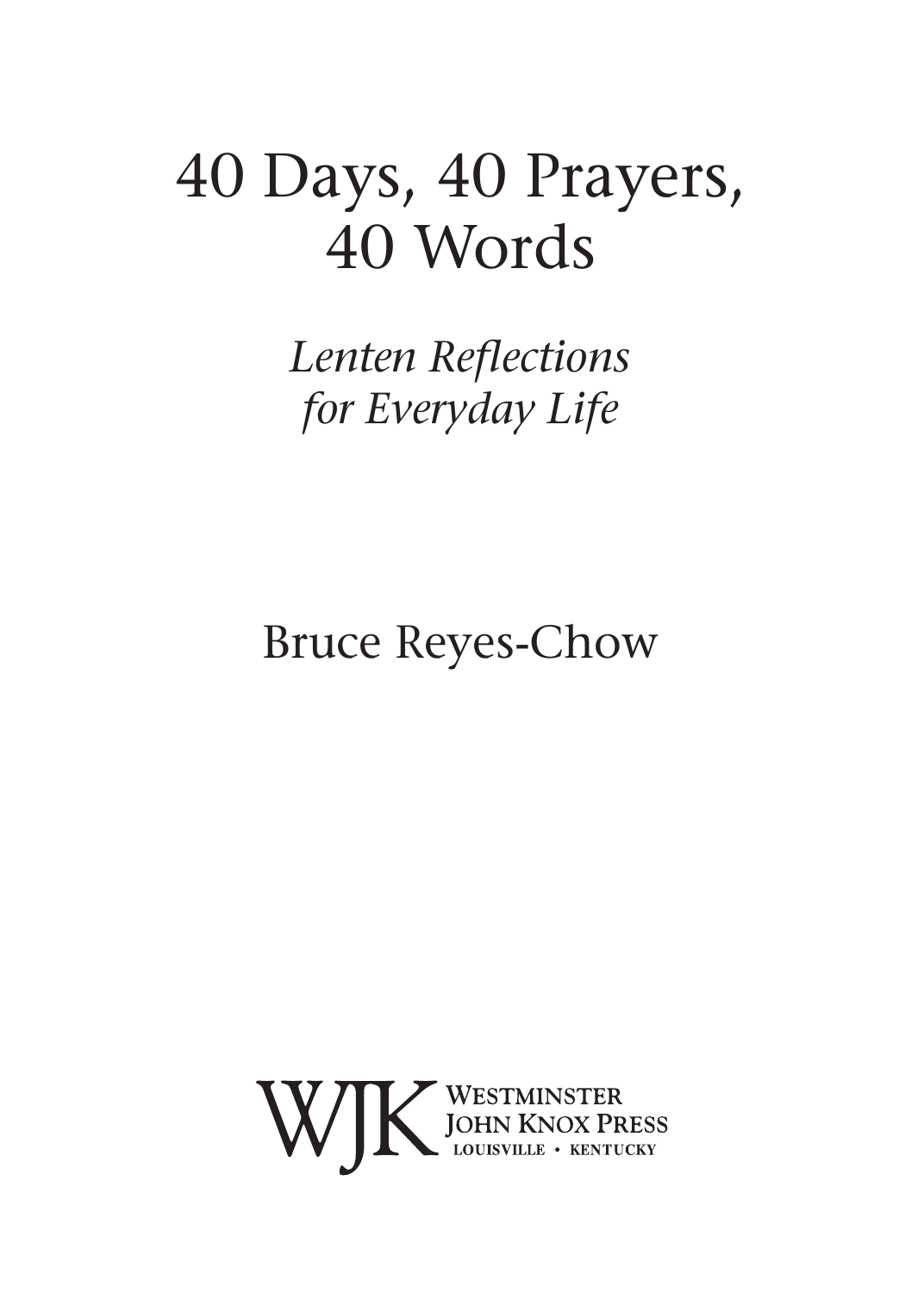## **CONTENTS**

| Acknowledgments            | ix |
|----------------------------|----|
| Introduction               | хi |
| on Community-Ash Wednesday | 2  |
| on Courage                 | 4  |
| on Story                   | 6  |
| on Time                    | 8  |
| on Revenge                 | 10 |
| on Lust                    | 12 |
| on Distress                | 14 |
| on Sights                  | 16 |
| on Imitation               | 18 |
| on Worry                   | 20 |
| on Faith                   | 22 |
| on Miracles                | 24 |
| on <i>Doors</i>            | 26 |
| on Purpose                 | 28 |
| on Listening               | 30 |
| on Justice                 | 32 |
| on <i>Isolation</i>        | 34 |
| on Judgment                | 36 |
| on Cynicism                | 38 |
| on Newness                 | 40 |
| on Minds                   | 42 |
| on Choice                  | 44 |
| on Hyperbole               | 46 |
| on Cheating                | 48 |
| on Forgetting              | 50 |
| on Laughter                | 52 |
| on Power                   | 54 |
| on Security                | 56 |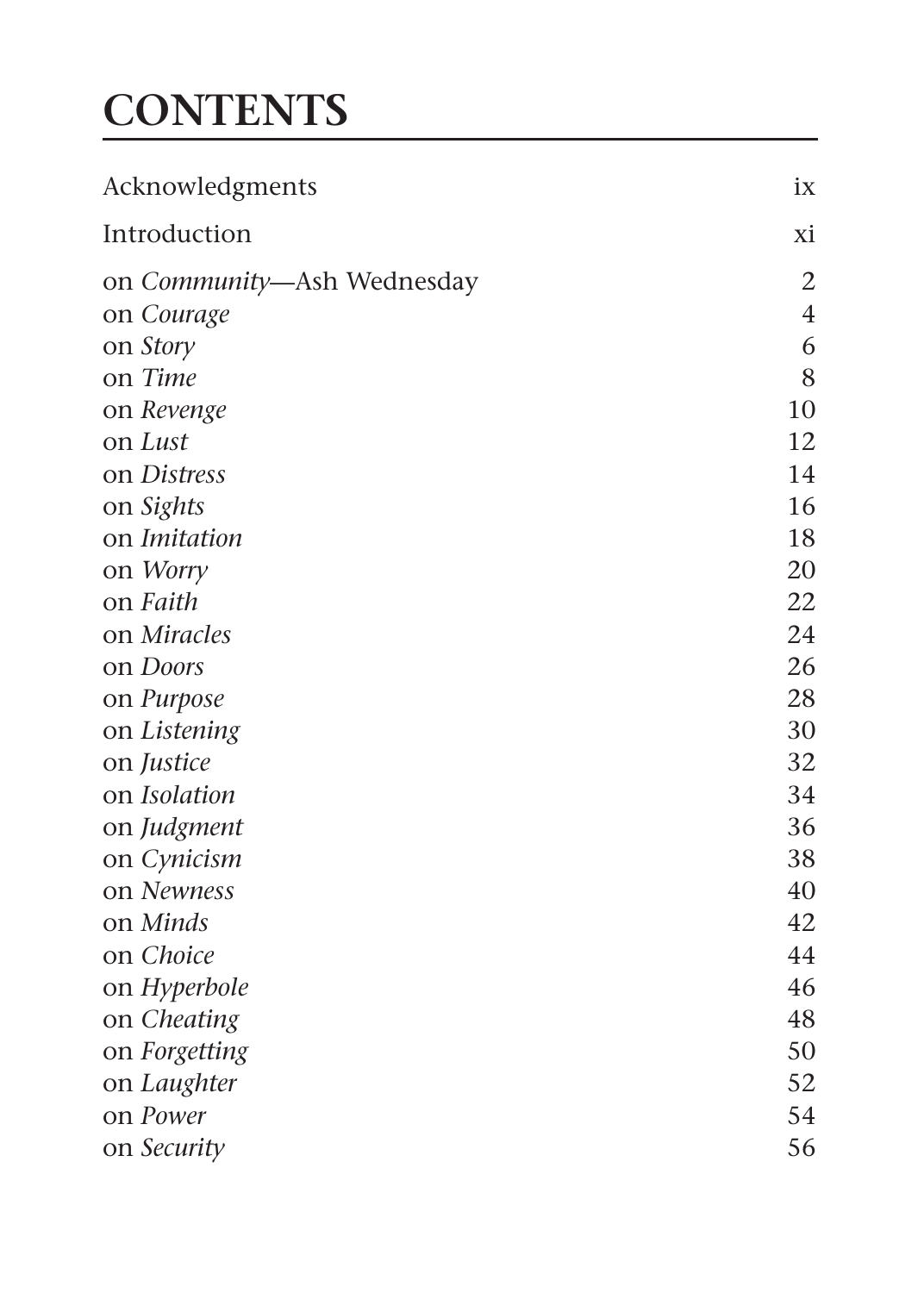| 58 |
|----|
| 60 |
| 62 |
| 64 |
| 66 |
| 68 |
| 70 |
| 72 |
| 74 |
| 76 |
| 78 |
| 80 |
| 82 |
| 83 |
| 84 |
|    |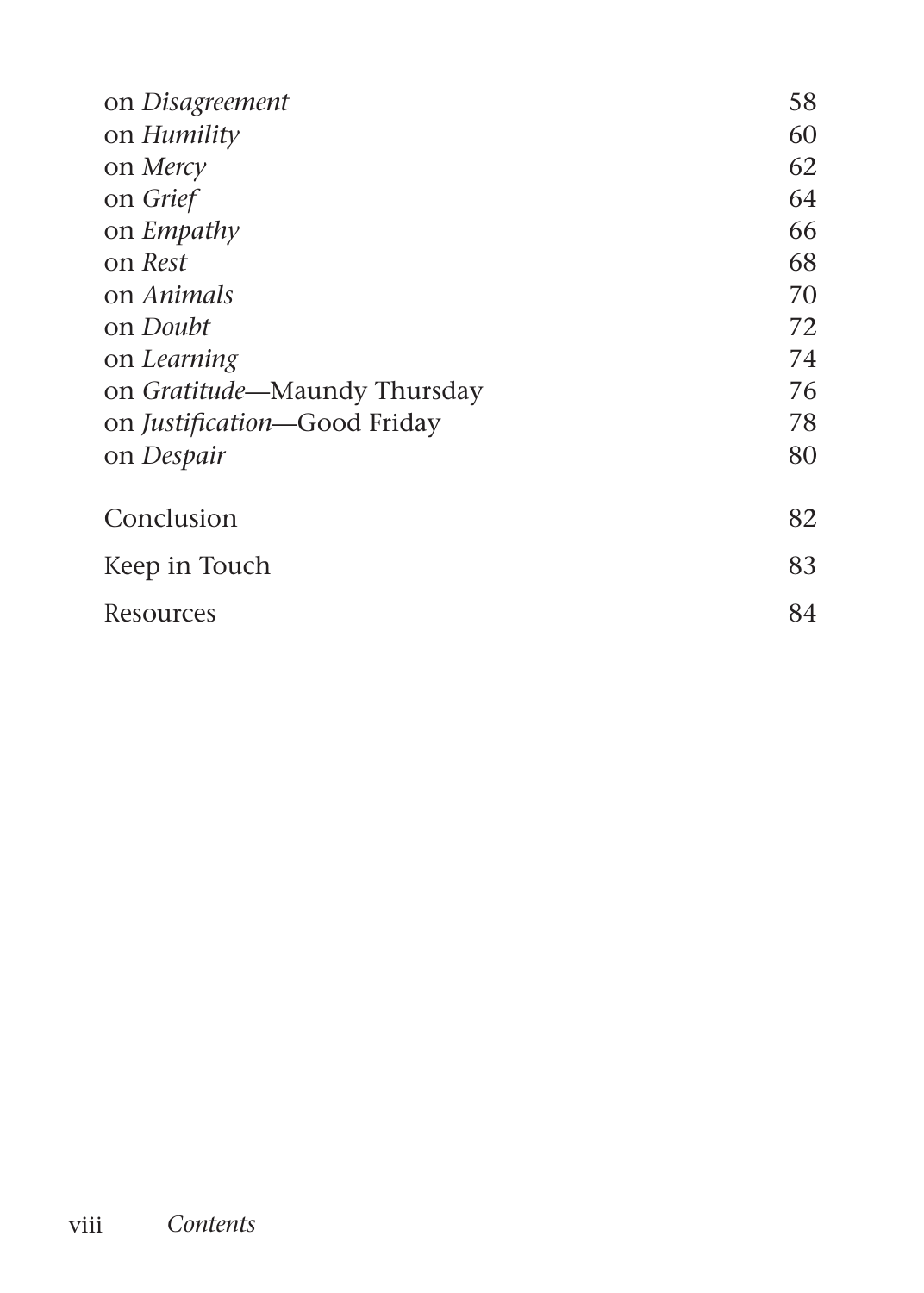## **INTRODUCTION**

Prayer is an interesting thing.

Some folks believe that prayer is a powerful act with the ability to heal, while others think it's an exercise in foolishness with the sole result being pacification. Some see prayer as a wish list for God populated by a list of items wanted or happenings hoped for. Some go through the motions every Sunday, while others maintain a fulfilling daily prayer life. Some pray with words and song, others through creation and movement, and others find stillness and silence as the prayer vehicle of choice. Some expect answers, and others pose questions. Some yell with confidence, and some whisper with fear. The meaning, practice, and intent of prayer are as wonderfully diverse as are the human beings who are doing the praying.

In the end, I don't believe there is a wrong or right way to pray. Prayer, in whatever form, is an ongoing conversation between humanity and God. Sometimes we hope for God to show up in particular ways, at other times we need to yell and wail at God, and at other times we simply need to let God know what's going on in our lives. Sometimes God's response is what we hope; at other times God answers in ways that are unexpected; and still at other times, God seems to remain silent. In the end, I trust that God does hear every prayer, and a significant part of our faith life is learning to listen for the many ways that God may respond.

There is, of course, the shadow side of prayer: prayer that is used to manipulate others; passive aggressiveness and judgmental attitudes couched as prayer; and prayer that is more about building up the one praying than about speaking with God. Like many folks, when prayer is used in any of these ways, especially in public worship or other public settings, I cringe and lift my own prayer that is usually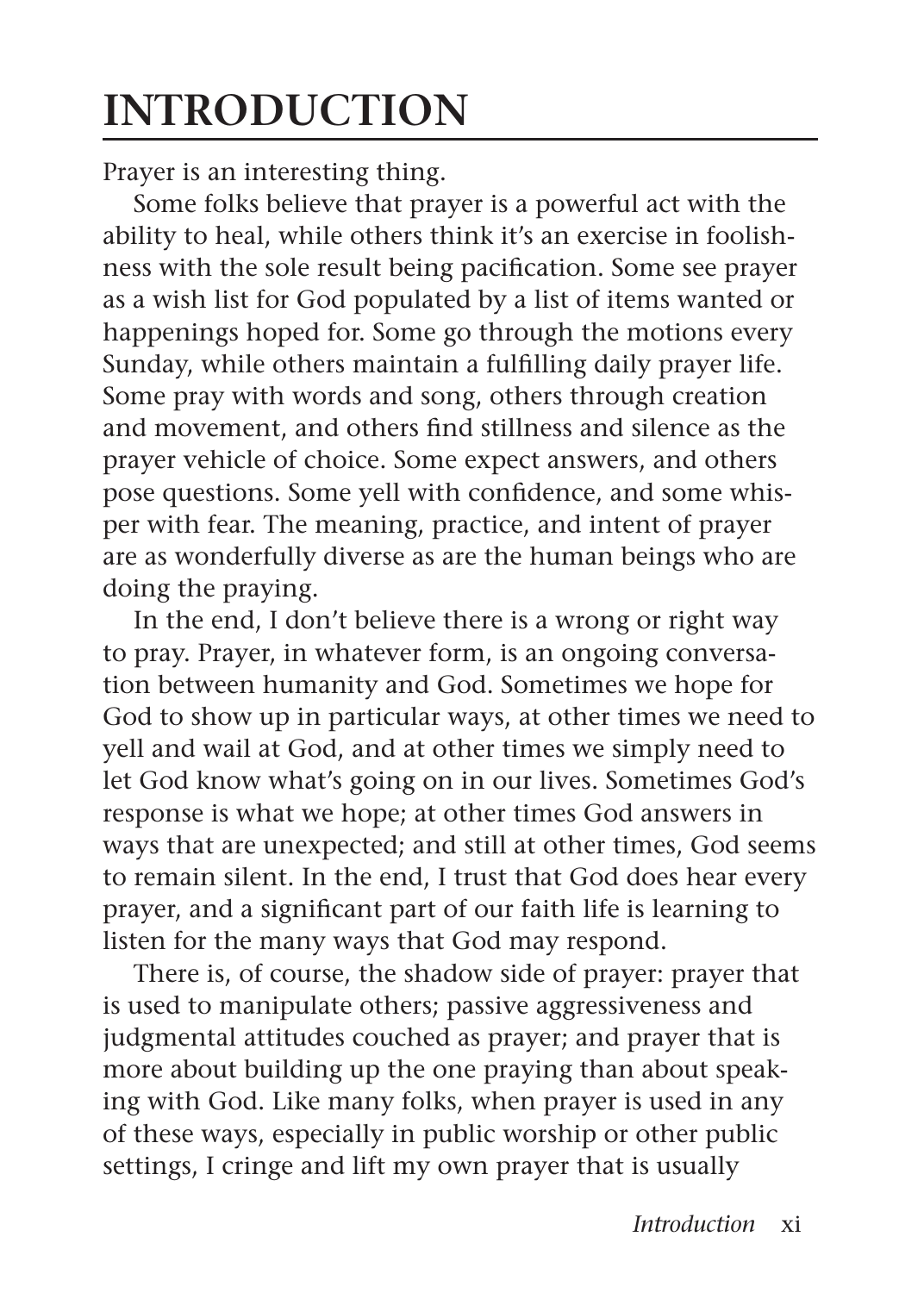something like, "Dear God, please don't let that last prayer work."

In the end, no matter how one prays or what one prays for, I trust that God is big enough to take it all in and handle both the good and the bad. While there are certainly times people need to be held accountable for the prayers that they may pray, the last thing that God needs is a bunch of us acting as prayer police trying to regulate theology and legislate content. Instead, I believe the best way to impact the culture and understanding of prayer is to offer prayers that reflect a theology and worldview that is in line with what we believe prayer should be.

Truth is, it is harder work to create new prayers than to deconstruct the prayers of others. I am convinced, however, that creating prayers that are contextually relevant and theologically consistent is a more effective way to share a theological perspective and to build relationships across the many differences of life and culture.

#### **#40wordprayer**

I offer *40 Days, 40 Prayers, 40 Words* as a contribution to the larger community. Not only do I hope to offer the written word, but I also hope to expand the ways in which we may connect. I have tried to create a space where liturgy, technology, and life converge by integrating social aspects to the process and product. All forty prayers are written using forty words so that they may be accessible in length and a reminder of the forty-day season. With these concise prayers, I hope that people will interact through *40 Days, 40 Prayers, 40 Words* in the following ways:

• Connect with others, through prayers I offer (or those written by others) with the hashtag #40wordprayer,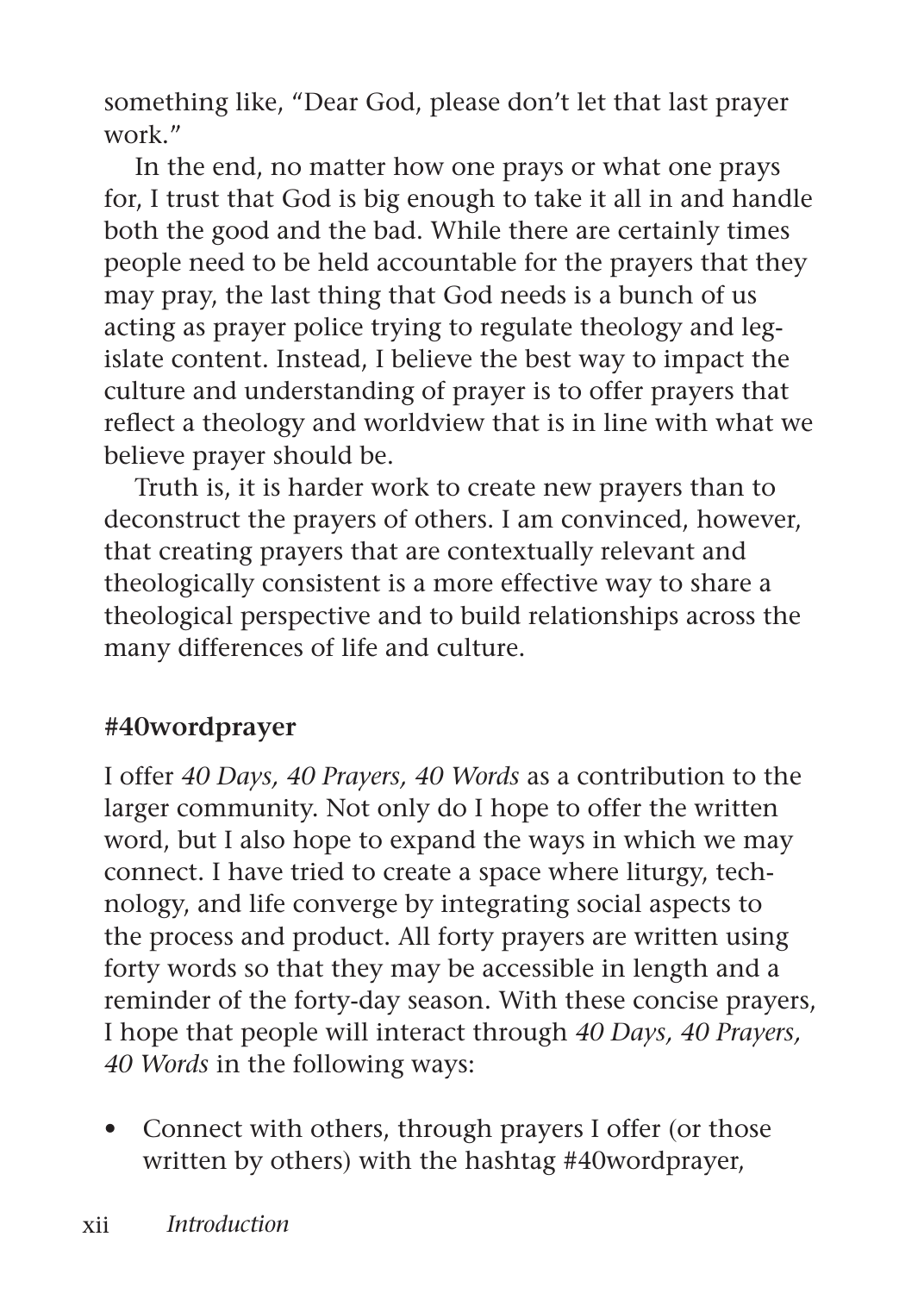across geographic locations, theological perspectives, and personal relationships.

- Allow people to easily share and connect on Twitter, Instaprayer, and my blog with Quick Read Codes (QR Codes) and links for each devotion.
- Provide graphics that can be used on most social networks as well as in paper bulletins or other hard copy resources.
- Read and share updated blog posts for each day that include downloadable images, prayers, reflections, and more.
- Offer resources for use of the Revised Common Lectionary (Year C) for Lenten reflections, worship planning, and/or daily prayer.

Hopefully, almost anyone can connect with *40 Days, 40 Prayers, 40 Words* regardless of theological perspective, technological capacity, or congregational context. Whether the convergence of technology and faith is your yesterday's news or if you are just dipping your toe into the waters of social media, I hope you will find a way to connect and engage with others around these prayers and reflections.

#### **The Process**

While *40 Days, 40 Prayers, 40 Words* is framed as a collection of Lenten prayers, my intention is that these prayers may be able to stand on their own. In order to give each prayer some autonomy and to avoid having each one be part of a bread-crumb trail leading to a particular liturgical destination, I approached the writing of the prayers with a particular process.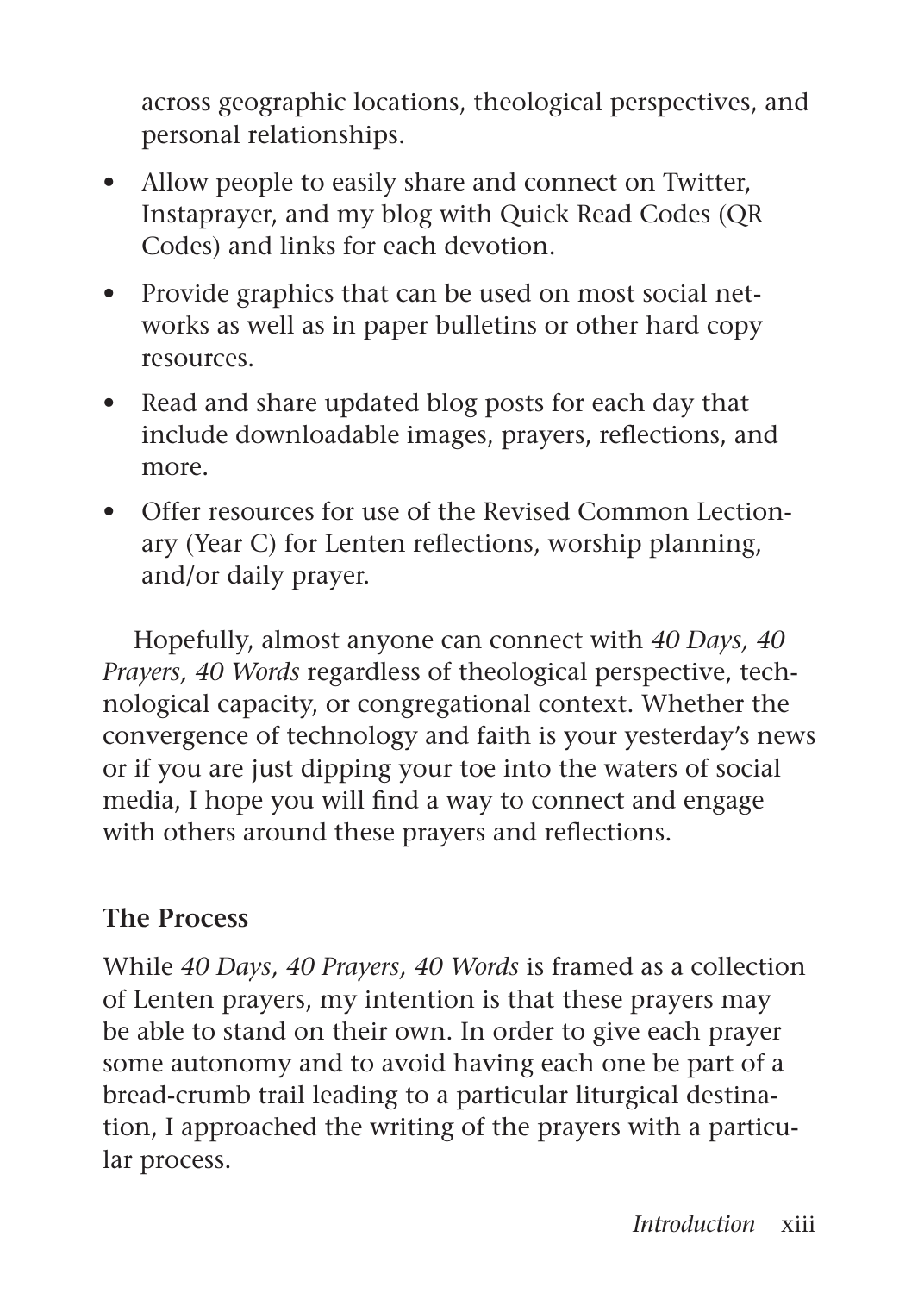The first step was to choose the readings. From the daily lectionary readings for Year C, I randomly chose one reading for each day's reflection.\* I generally rotated between a wisdom text, a Hebrew text, and a New Testament reading and used expansive language whenever possible. Although I think an important aspect of the lectionary is that it forces one to tackle texts that might otherwise be ignored, I did choose not to use texts if I got stuck or I just wasn't feeling it.

The next step was to write a prayer for each text. To do this I read through each of the aforementioned Scripture choices—*not in order and a little before and after the assigned text*—and wrote down the first few words and phrases that came to mind. After one pass through, I reread the Scriptures and solidified my theme choices. This allowed potential prayers and reflections to begin dancing together in my head. Then, I began a cycle for each of the forty prayers: writing the prayer, writing the reflection, and tweaking the prayer.

The final step was to create the graphics, Twitter updates, blog entries, Instapray posts, and corresponding Quick Read Codes (QR Codes).† This process was no easy task, but thanks to the help of Lauren Gibbs Beadle, you have what I believe are some cool interactive opportunities for *40 Days, 40 Prayers, 40 Words*.

#### **How to Use #40wordprayer**

Depending on what version of *40 Days, 40 Prayers, 40 Words* you are reading, the hard copy or the electronic version, you will access some of these components differently. The hard copy will have QR Codes or links that can be scanned with a

<sup>\*</sup> Daily Readings from the Revised Common Lectionary can be found at www.commontexts.org.

<sup>†</sup> I used www.canva.com to create all images.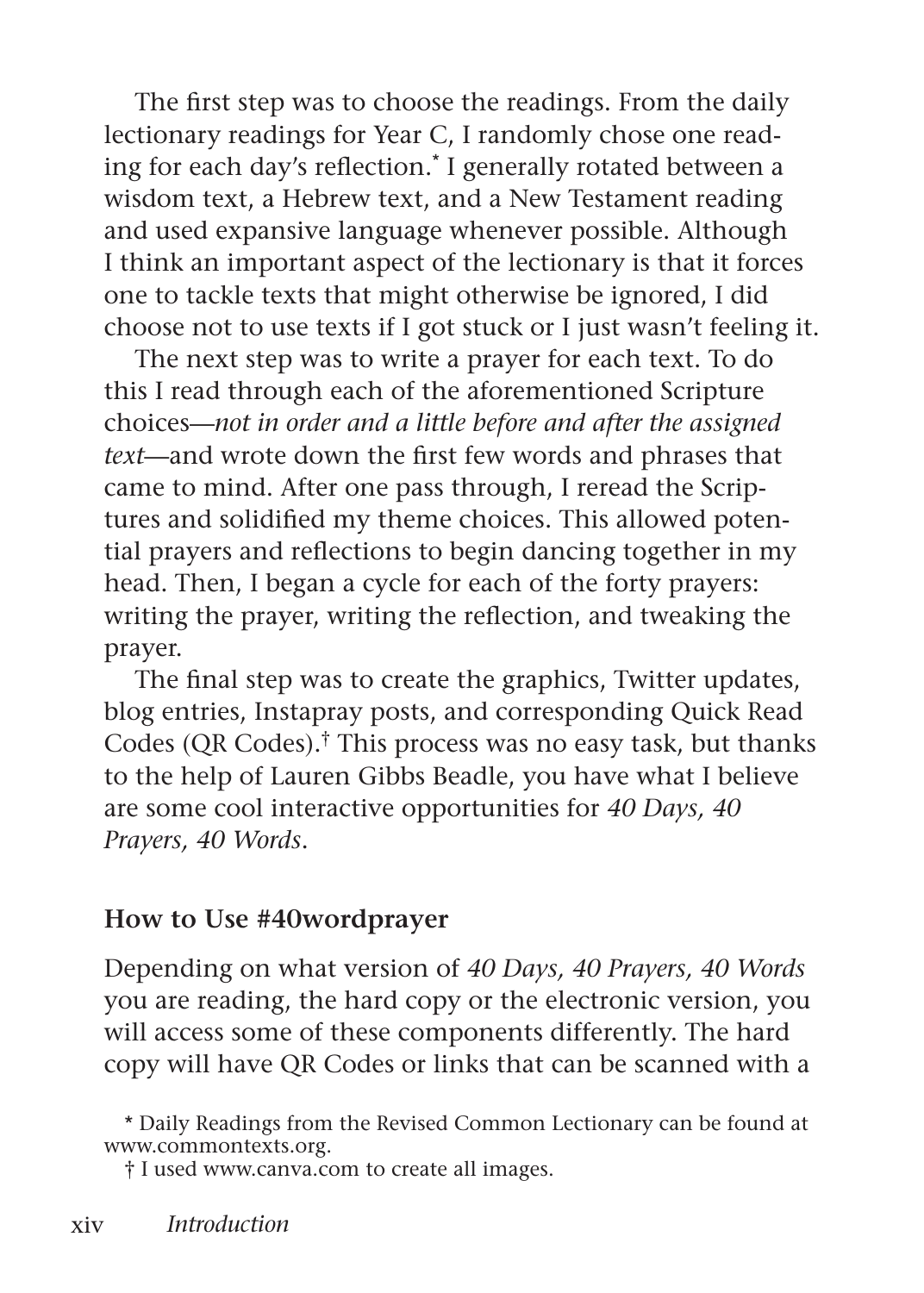smartphone or tablet. The electronic version will have clickable links. Regardless of the version—*and thank you for purchasing either version*—you are invited and encouraged to use *40 Days, 40 Prayers, 40 Words* in the following ways.

#### **See it!**

This link will direct you to a blog post on my site [www .reyes-chow.com] where you will have access to each prayer. You can download an image for use in bulletins, newsletters, and social media; read part of a reflection; and find ways to buy or review the book. These resources are free of charge. I only ask that attribution is given whenever possible.

#### **Tweet it!**

Tweets have been created on through my twitter account [twitter.com/breyeschow] for each prayer that includes the prayer title, the graphic, and a few hashtags. This link will take you to that tweet so that you can respond to, mark as a favorite, or retweet any of the prayers.

#### **Pray it!**

As with Twitter, each prayer and the accompanying graphic has been posted on Instapray [www.instapray.com]. Accessible only through a smartphone or tablet app, this link will take you to the prayer where you can pray, re-pray, or comment on the prayer through your own Instapray account.

#### **Let Us Pray**

This has been a wonderful journey. The process of writing these prayers has reconnected me with some places in my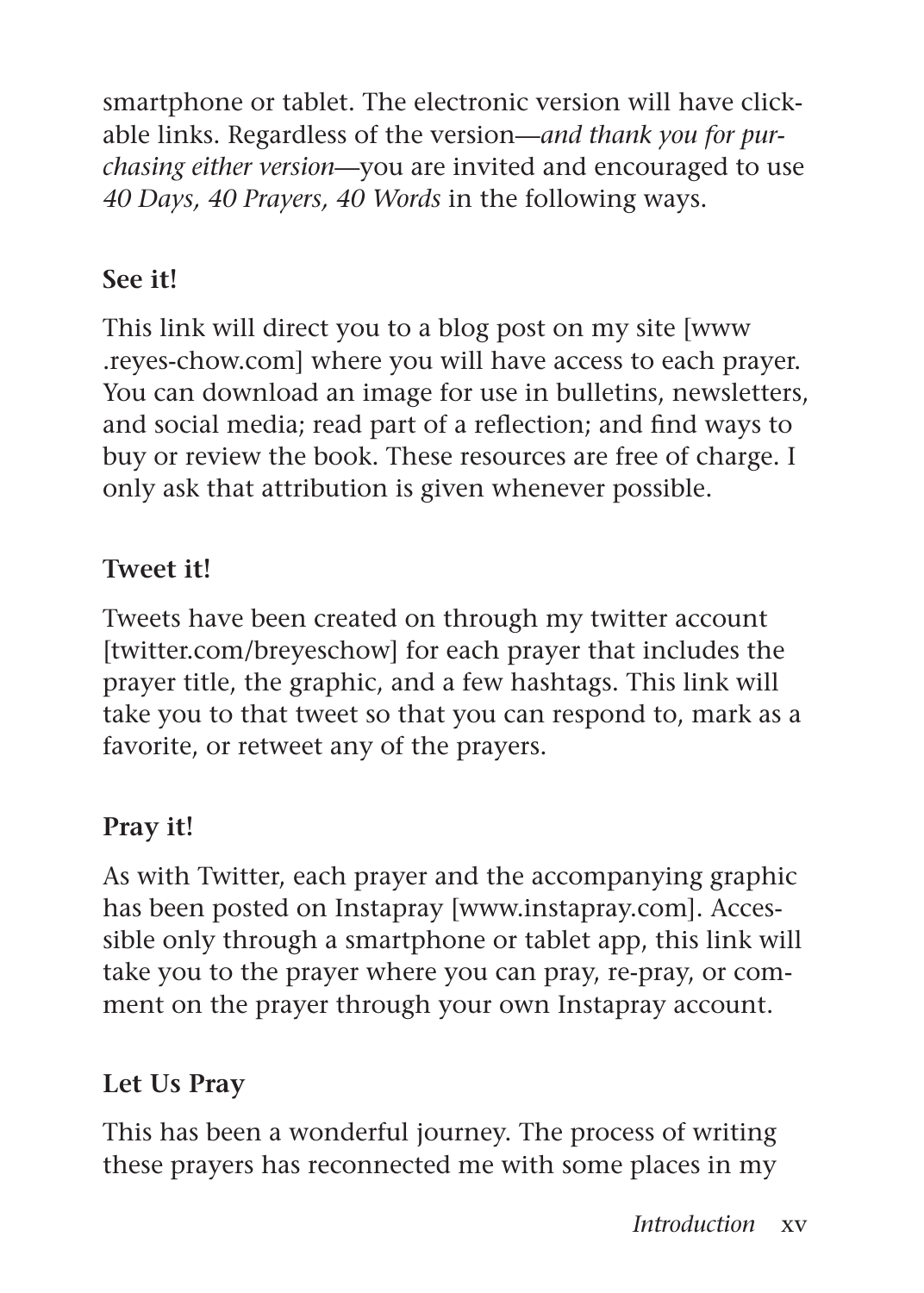own heart and mind that have been in need of care, challenging me to put into words my conversations with God not an easy process but a fulfilling one.

With all these things in mind, I hope that you receive these prayers with the spirit and intent that they are offered: to be conversations with God about things that are important to me and I hope to others as well; to be theological statements informed by a reformed and justice-centered faith tradition; and to be words that will touch the souls of people at all stages of the journey of faith.

Thanks again for sharing your time and yourself with these prayers.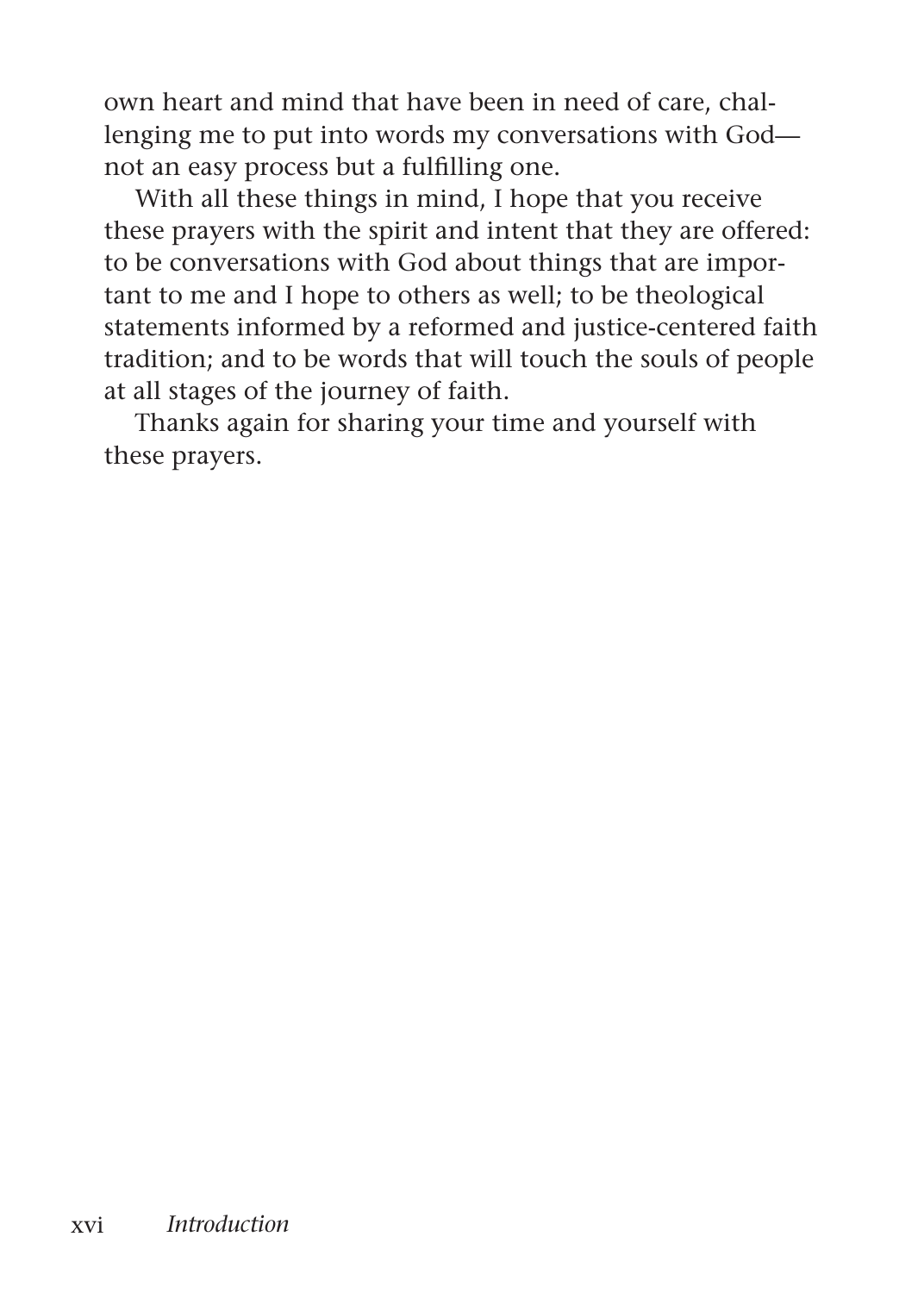## *Let us pray.*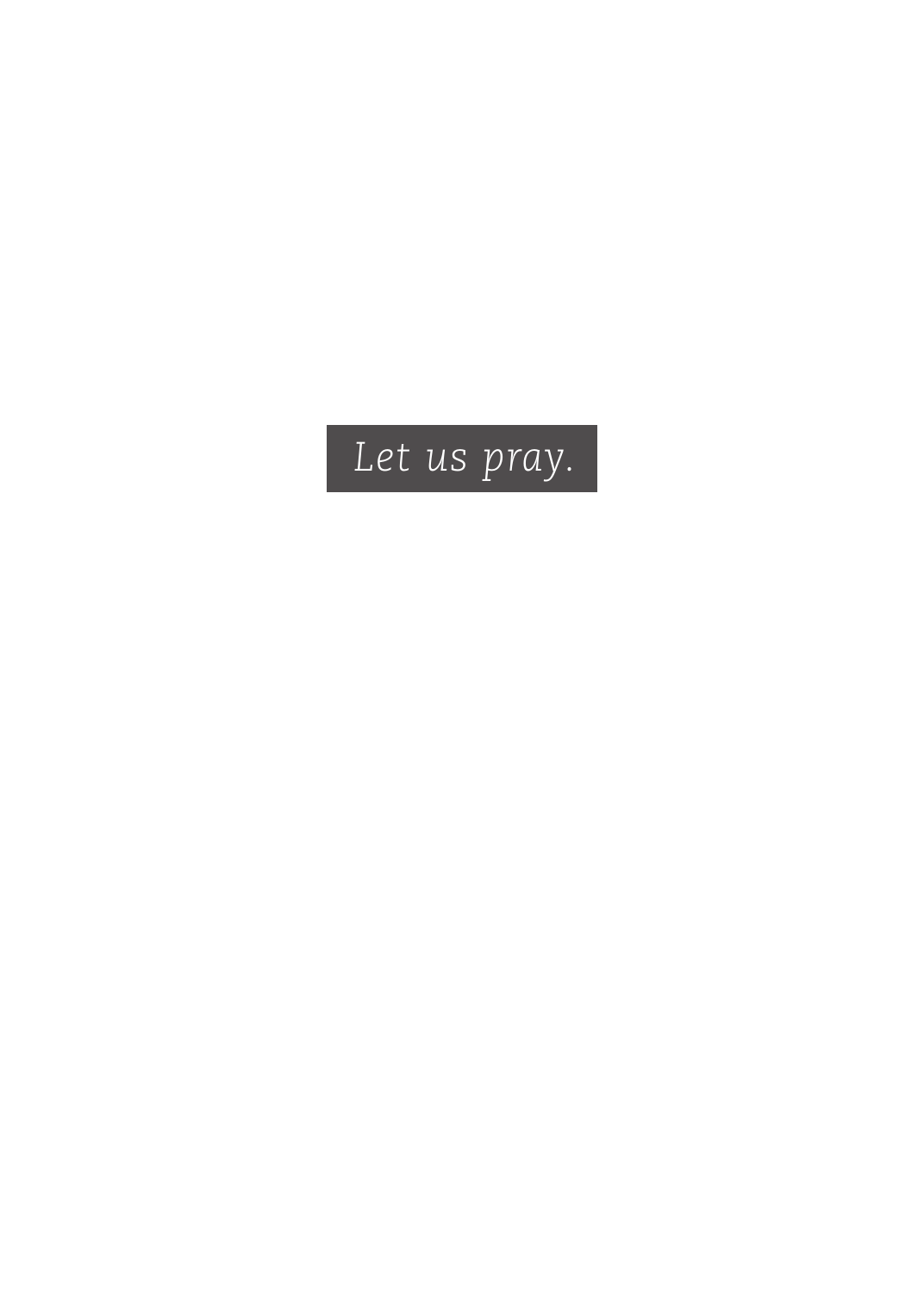### **on** *COMMUNITY*

#### **Ash Wednesday**

Is not this the fast that I choose: to loose the bonds of injustice, to undo the thongs of the yoke,

to let the oppressed go free, and to break every yoke?

—Isaiah 58:6



*When I live believing my life is the only life that matters, God, remind me that the faces of others reflect your face, the struggles of others bring your liberation to my life, and the kindness of others speaks your grace into my soul. Amen.*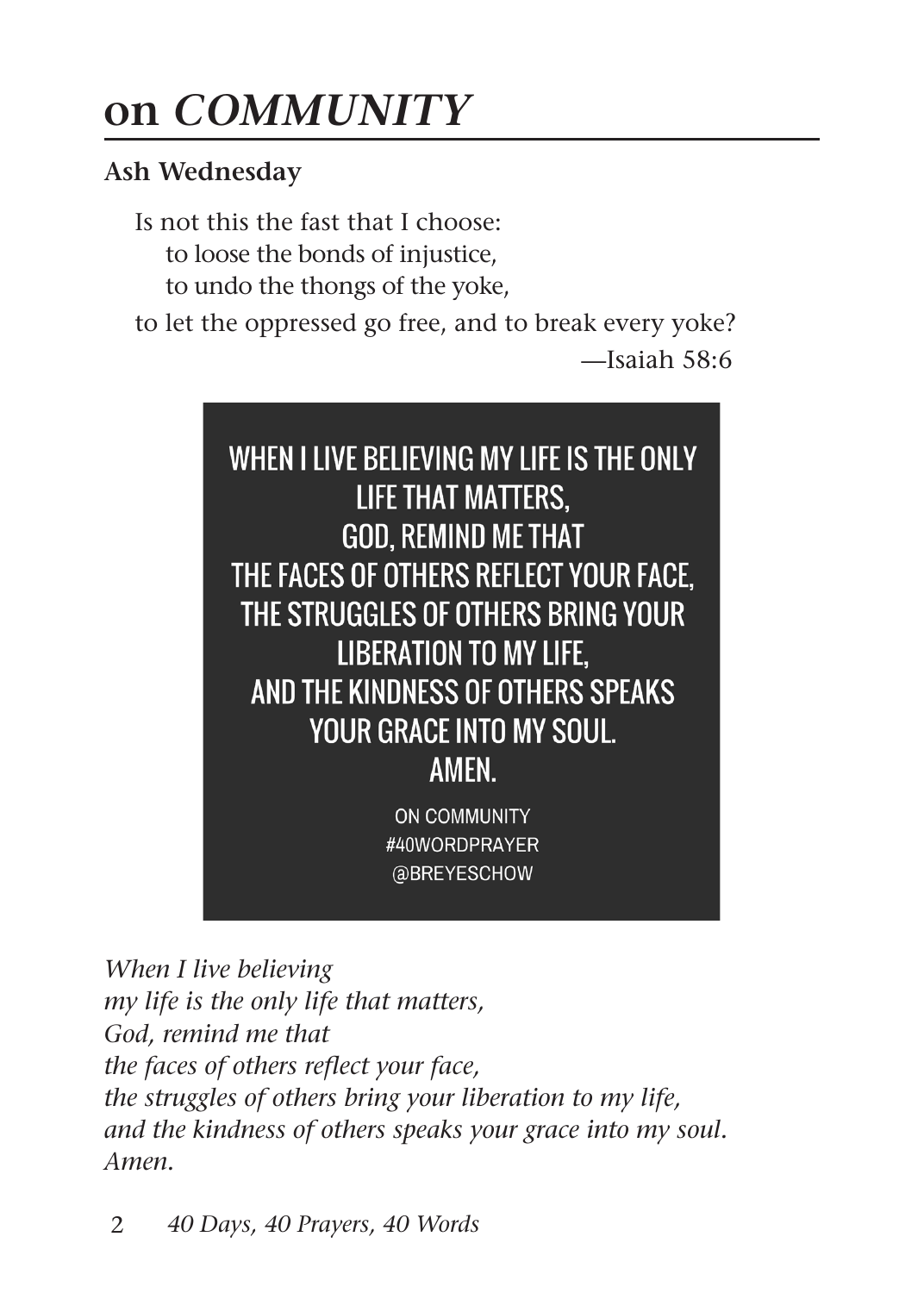Every once in a while—OK, quite often—I have to remind myself that I am not the center of the universe. Yeah, yeah, I understand that I am a uniquely created child of God, but sometimes I can take this knowledge to the extreme and begin to think that life is all about me, and thus, in all things, the world should revolve around me.

Lent is one of those times where we can run the danger of reinforcing this idea: that our faith is ultimately about us and us alone, that the walk to the cross is to be taken in isolation, that blame for violence is to be laid at the feet of another, and that the resurrection is only a personal experience. Although certain aspects of Lent, and any Lenten discipline, require self-reflection and self-awareness, we must not enter that endeavor believing that it is only about our individual experiences. For we are reminded over and over and over again that the journey of life, the walk to the cross, and the experience of resurrection is a communal one—together we often turn on one another and away from God; and together we can experience forgiveness, repentance, and new life; and together we can be the best of who God intends.

So as we begin this journey, let's think about it as a collective of individuals on a journey, each discerning God's hopes and intentions for our personal lives while seeking freedom and justice for the larger community. Let's make this a time where it is about me—but it is also about you, about us, and ultimately all about God.

| See it! | Tweet it! | Pray it! |
|---------|-----------|----------|
|         |           |          |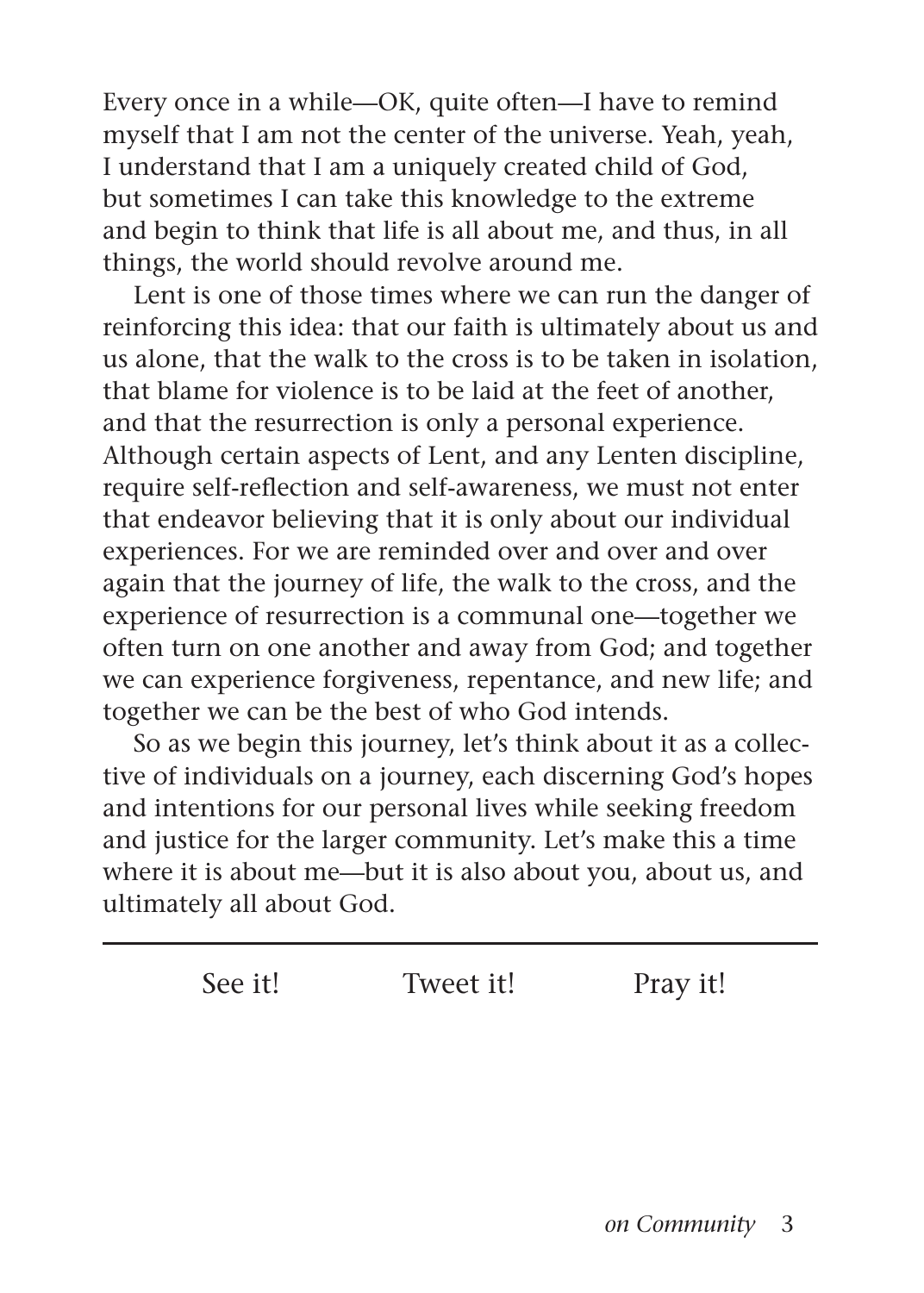### **on** *COURAGE*

You who live in the shelter of the Most High, who abide in the shadow of the Almighty, will say to the LORD, "My refuge and my fortress; my God, in whom I trust."

—Psalm 91:1–2



*God, sometimes, I am overwhelmed by fear, fearful of change, fearful of others, fearful of the unknown. In those times, grant me courage, a courage not borne out of fear, but courage that is guided by your wisdom, gifted with your presence, and grounded in your calling. Amen.*